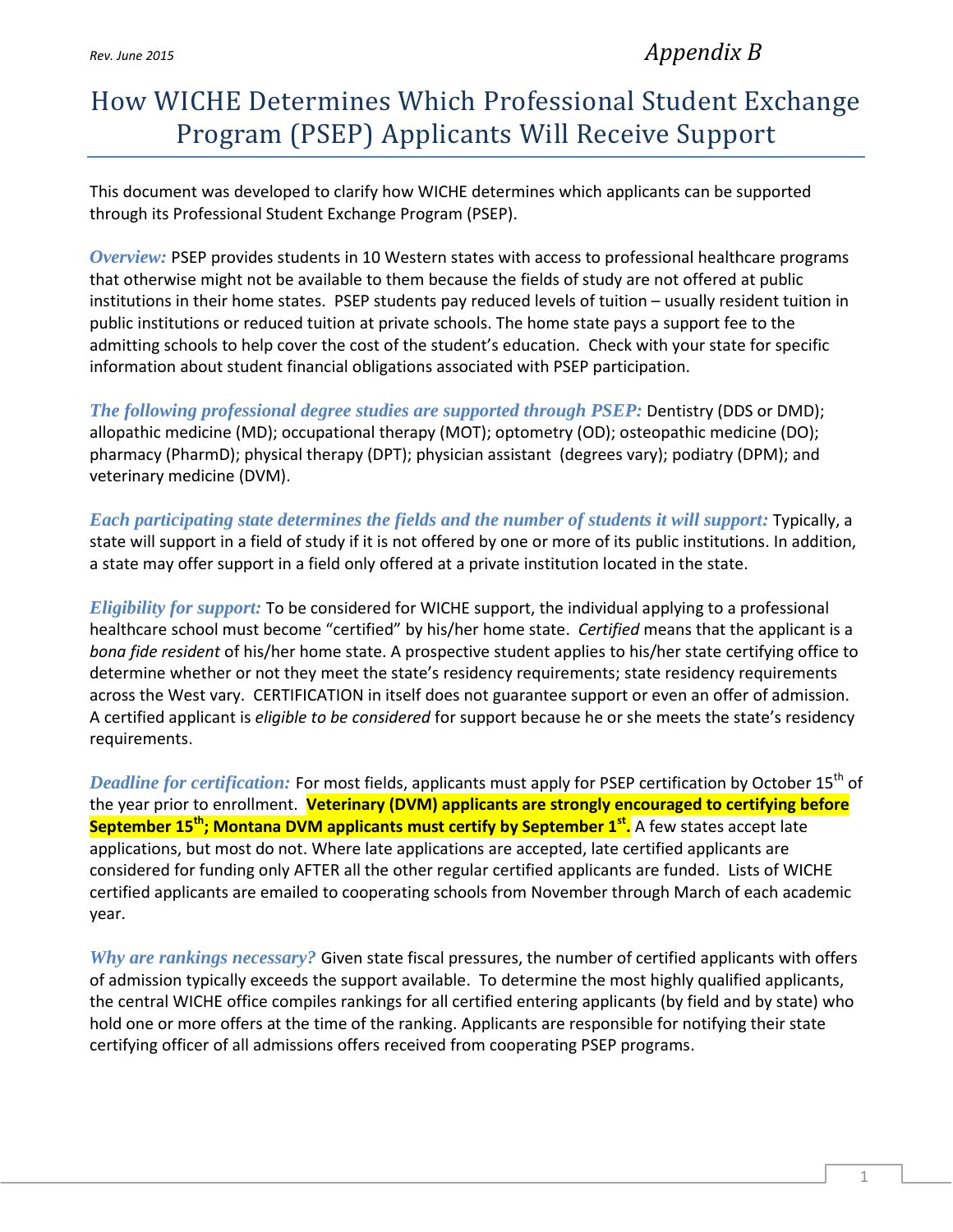## *Rev. June <sup>2015</sup> Appendix B*

*How are applicants ranked?* Our cooperating schools rank all individuals who have applied to their school, using their regular admissions criteria. To be ranked, an applicant must hold one or more offers at the time of the ranking. Applicants in the same field are ranked among their home state peers. For example, all Arizona dental school applicants will be ranked only against other certified Arizona dental school applicants with offers. If the list from one state contains 15 names, and all of the applicants applied to a school, the student "most qualified" will be ranked #1, the "next most qualified" will be ranked #2, etc. to the "least qualified," which would be ranked #15. No two applicants receive the same number ranking.

WICHE's central office then compiles all cooperating schools' rankings into one weighted ranking for all applicants (by state and by field). The top-ranked individuals are the first to be offered funding. The number of seats funded in each field is previously determined by each state's legislative appropriations.

*Can an applicant find out his/her cumulative rank, or how a particular school ranked him/her?* No. Rankings are confidential and *are not released to anyone*: applicants, parents, nor to other schools that may be competing for an applicant's enrollment. State certifying offices do not receive rankings and our schools are not permitted to release their ranking of a WICHE applicant. Rankings are kept confidential to protect the privacy of the applicants and our schools. Furthermore, lists of WICHE-funded students are always released to the state and to the schools in alphabetical order, never by rank.

*Are rankings always necessary?* No. If a state has sufficient funds to support all applicants with WICHE offers in a particular field, then no rankings are necessary.

*Why does WICHE use rankings?* WICHE states have been supporting students through PSEP for more than 60 years. Both the central and state offices experimented with several different selection methods over the years, but they were all deemed problematic. While no selection process is perfect, WICHE's ranking process is the most equitable system that we've found thus far. Furthermore, WICHE recognizes the sovereignty of its cooperating schools in the admissions process. State selection committees are not an option to determine admission; only our schools can determine which applicants are most qualified to succeed in their program. The WICHE process also values student choice; i.e., if an applicant receives an offer from more than one WICHE school, the applicant may chose which school he/she wishes to attend.

## *How does the veterinary medicine selection process differ from the other PSEP fields?*

**Veterinary (DVM) applicants are strongly encouraged to certifying before September 15th ; Montana DVM applicants must certify by September 1st .** For all fields except veterinary medicine, WICHE certified applicants receive their school admissions offers *before* they know whether or not they will be supported through PSEP. In veterinary medicine, our participating colleges of veterinary medicine adopted a "cooperative admissions procedure." This procedure identifies certified applicants to receive conditional WICHE support based on anticipated legislative appropriations. The top-ranked candidates receive *conditional WICHE offers of admission* from the cooperating programs. The WICHE support is conditional upon the student's home state adopting a budget that funds a sufficient number of WICHE PSEP seats. In the event that the student's home state's budget is not approved or is reduced and WICHE positions must be cut from the program, a new student's position could become a non-sponsored, nonresident position. Confirmation times of state budgets vary; some states' budgets are signed as early as late March while others are not signed until May or June.